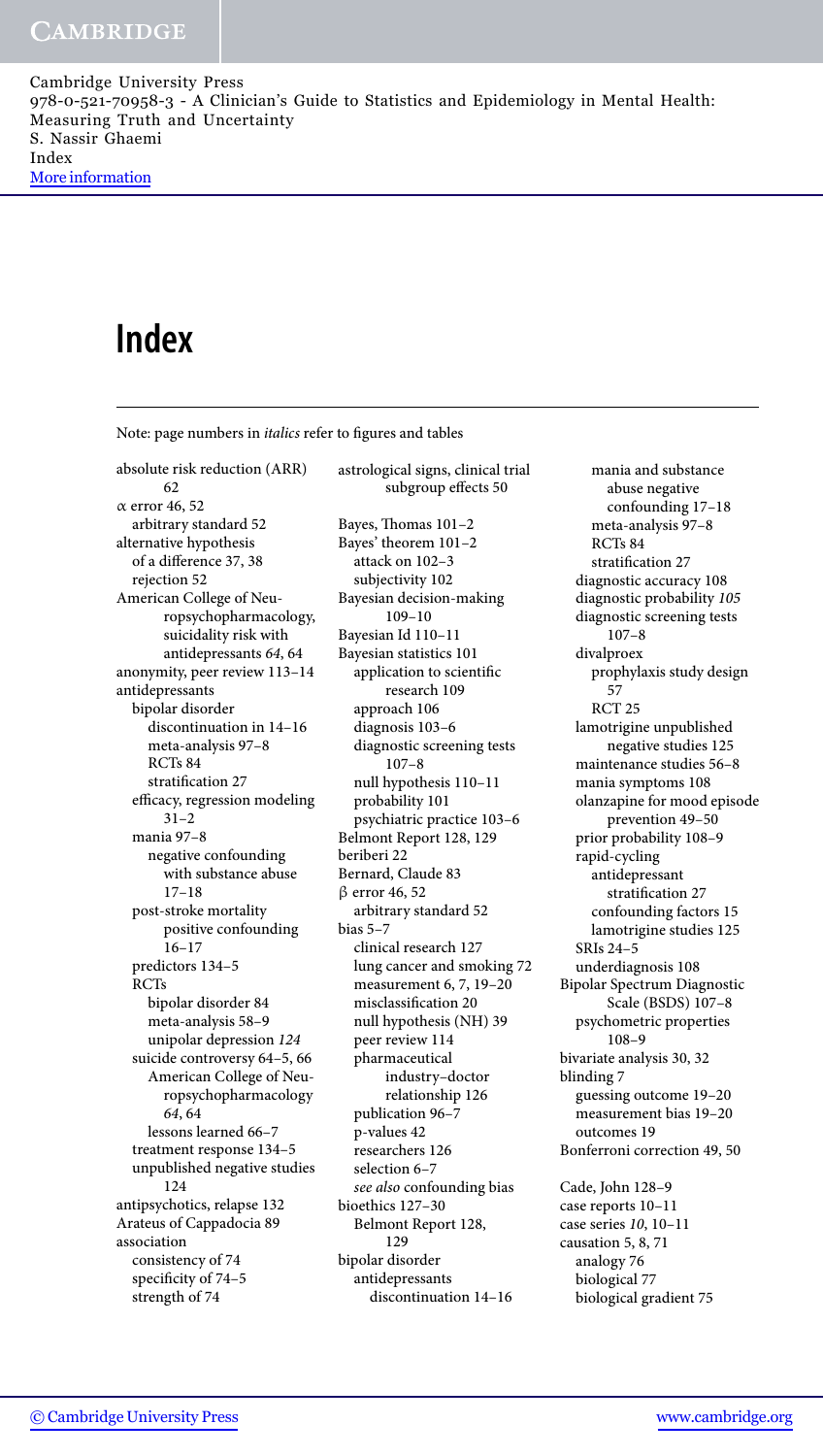### **Index**

coherence 75 concept 78 consistency of association 74, 99 definitive 25 experiment 76 experimental 83 Hill's concepts *77*, 73–7, 78 philosophy of statistics 82–3 plausibility 75 practical 78–9 RCTs 76, 83 replication of studies 74 smoking and lung cancer 72–3 specificity of association 74–5 strength of association 74 temporality 75 central limit theorem, randomization 23–4 chance 5, 7 clinical trials 46 influence 36 observed event 35 p-value 36, 41 chart reviews 67–8 observational data 91 retrospective observational studies 68 cigarette smoking 3 lung cancer 8 bias 72 causation 72–3, 76–7 Doll's causation proof 76–7 effect modification 18–19 epidemiology 72–3 Fisher's views 72 stratification 27 clinical experience 89 clinical innovation 127–8 Belmont Report 128 clinical observation 88–9 research 93 clinical research 89 bias towards 127 decline 118 diagnostic categories 125 clinical significance 41 clinical trials α error 46, 52 arbitrary standard 52

balance 58 β error 46, 52 arbitrary standard 52 categorical assessments 46–7 chance 46 clinical innovation 128 combination therapy 57–8 continuous measurements 46 design 45 dropouts 54–5 efficacy 56 exclusion criteria 56 false negatives 46, 47 false positives 46, 47, *48*, *54* subgroup effects 50 generalizability 55–6 inclusion criteria 56 outcome 49–50 efficacy 49 measures 49 primary 45, 46–7, 49–50 secondary 47, 49–50 participation 56 philosophy 13–14 placebo use 56, 57, 58–9 post-hoc analysis 47–8 power analysis 51–3 prophylaxis study design 57 p-value 46 inflation 48–9 questions 45–6, 47–8 side effects 53–4 statistical power 46 subgroup analysis 50 legitimizing 50–1 subgroup effects 47–8 type I and type II errors 46 *see also* randomized clinical trials (RCTs) co-authorship 118, 122 Cochrane Collaboration 92, 99 meta-analyses 96 coffee consumption 3 cognitive behavioral therapy (CBT), TADS study 65–6 Cohen, Jacob 42 Cohen's d 62 cohort studies 67 prospective 67 retrospective 67–8 collinearity 32

combination therapy studies 57–8 Comte, Auguste 2, 84 confidence intervals 38, 63–4 concept 63 definition 63 hypothesis-testing 64 for mean 63 p-value relationships 64 TADS study 65–6 theoretical computation 63 confirmation 3–4 conflicting studies 28, *106* confounding cutoff 25–6 by indication 6–7, 14–16 antidepressant discontinuation in bipolar depression 14–16 negative 17–18 positive 16–17 residual 133 confounding bias 3–4, *6*, 5–7, 13–18 A. Bradford Hill's views 130 after completion of RCT 26 antidepressants discontinuation in bipolar depression 15–16 and post-stroke mortality 17 clinical observation 88–9 conflicting studies 28 effect modification relationship 18, 32–3 meta-analysis 96 negative 14 observation 6, 13–14 positive 14 prevention 13 randomization 89 RCTs 16 regression modeling 28 removal 13 retrospective cohort studies 67 stratification 27 confounding factors 3, 6 antidepressants and post-stroke mortality 17 assessing 28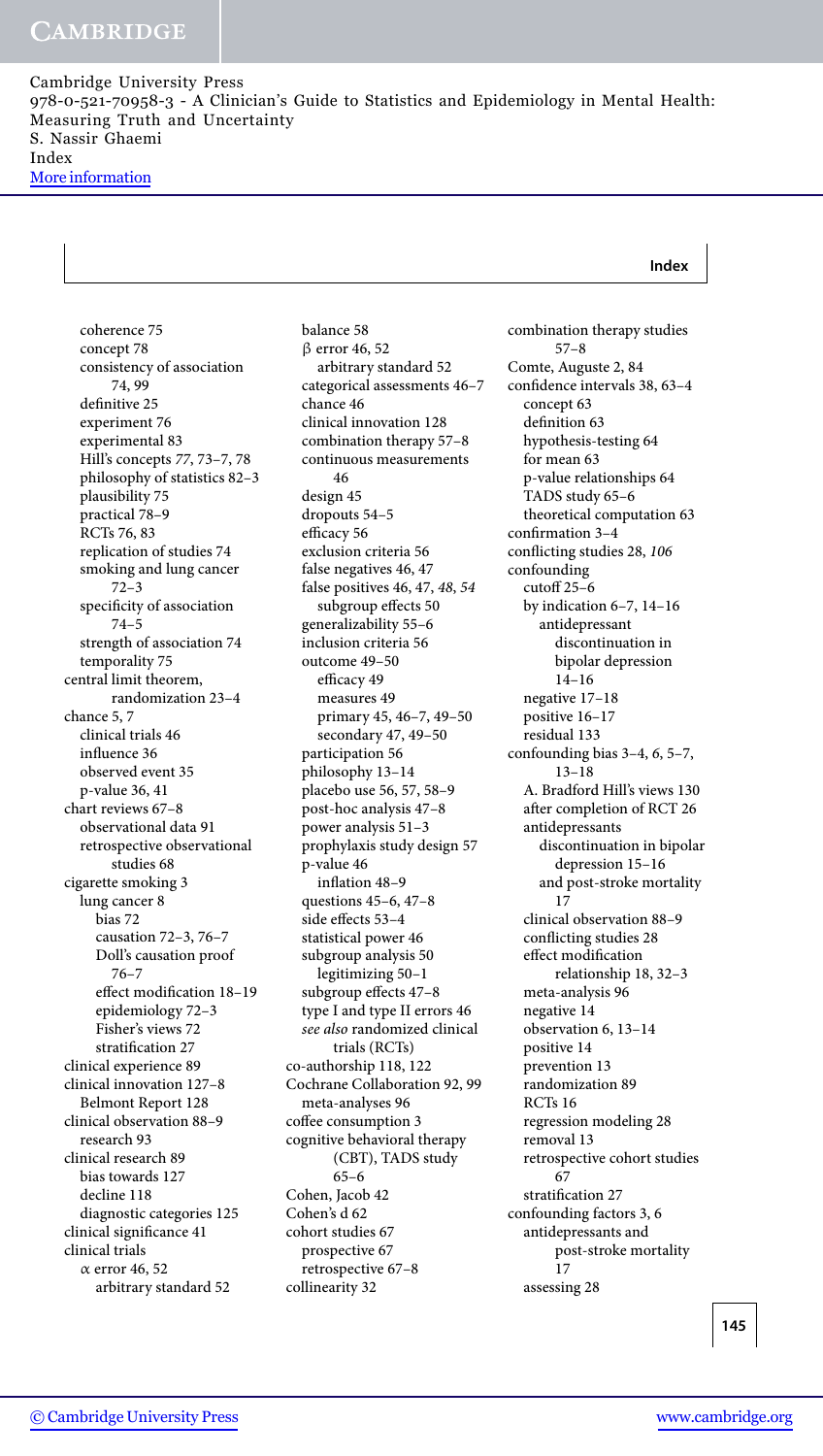#### **Index**

confounding factors (*cont.*) baseline assessment 16 known 23 magnitude of difference between groups 28 p-values 28 randomization 22–3 rapid-cycling in bipolar depression 15 strength of association 74 Table One 25 unknown 23 confounding variables 133–4 regression 28–9 counting patients 89 covariate analyses, time-varying 131 Cox regression 131–2 cult of medicine 91 cultural positivism 81 data, adjusted 28–9 data variability 96 power analysis 51 decision-making 109–10 Bayesian 109–10 depression recall bias of diagnosis 68 *see also* bipolar disorder; unipolar depression diabetes, antidepressants and post-stroke mortality 17 diagnosis Bayesian statistics 103–6, 107–8 bipolar disorder *105*, 108 probability *104*, *105* evidence-based medicine (EBM) 90 predictive values of screening tests 107 recall bias 68 diagnostic categories 125 disease-mongering 125 divalproex in bipolar depression 25 prophylaxis study design 57 Doll, Richard 72–3, 76–7 dropouts from clinical trials 54–5 DSM-IV 90

effect estimation 61 antidepressants and suicide controversy 64–5 chart reviews 67–8 cohort studies 67 number needed to treat 62–3 effect modification *19*, 18–20 confounding bias relationship 18, 32–3 regression models 32–3 effect size 29–30, 61–3 absolute 29–30 clinical significance 41 power analysis 51–2 relative 29–30 standardized 62 statistical power 51–2 effectiveness 56 efficacy, clinical trials 56 Einstein, Albert 82 epidemiological methods 41–2 epidemiological two-by-two table *62* epidemiology, smoking and lung cancer 72–3 error *see*α error; β error; type I and type II errors evidence 91 authoritative 92 best available 92 conflicting 11–12 evidence levels *10*, 9–12, 93 specific 10–11 evidence-based medicine (EBM) 9–12 anti-statistics bias 90–1 clinical observation 89, 93 diagnosis 90 ivory-tower 25, 69, 91 levels of evidence 93 limits of statistics 93 opinion 9–10 origins 9–10 parachute use for gravitational challenge 92–3 pharmaceutical industry 90 psychiatric nosology 90 in psychiatry 87, 93 real in retrospective observational studies 68

experiments 3–4 causation 76 external validity *see* generalizability extraneous factors 13 Eysenck H. J. 98, 99–100 facts interpretation 3–4 theory-laden 81 Feinstein, Alvan 92, 98–9 nature of science 98–9 Fisher, Ronald 2, 21–2 cigarette smoking and lung cancer 72 null hypothesis 39 p-values 35–6, 37–8, 41 hypothesis-testing 43 science 115-16 view of Bayes' theorem 102 Fisher's fallacy 41 Fletcher, William 22 fluoxetine post-stroke 16–17 TADS study 65–6 lessons learned 66–7 Framingham Heart Study 11, 67 French Encyclopedists 2 frequentist statistics 101, 103, 106 conflicting studies *106* Freud, Sigmund 82 funding extramural/intramural 129 National Institute of Mental Health 129 pharmaceutical industry 126 Galen 87–8, 89 medical dogmatism 91–2 Galton, Francis 2 general *versus* individual 83–4 generalizability bipolar disorder

maintenance studies 56–8 clinical trials 55–6 combination therapy 57–8 ghost authorship 122 proof 123–4

**146**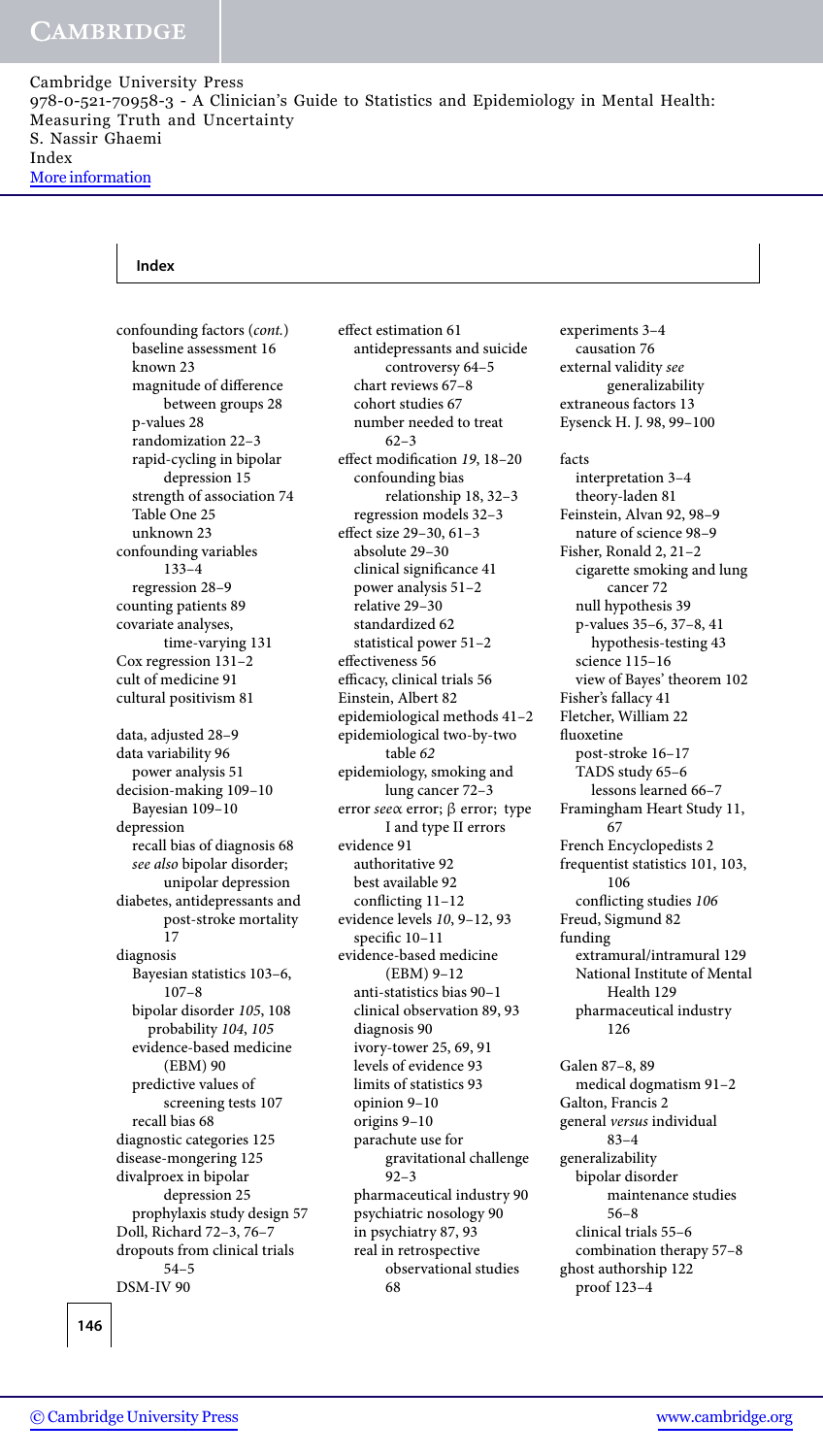#### **Index**

harm 14 heuristics 109–10 Hill, A. Bradford 2, 8 causation 72 concepts *77*, 73–7, 78 consistency of association 99 criteria 74–6 practical 78–9 clinical experience/clinical research 89 conflicting studies 28 confounding bias 130 philosophy of the clinical trial 13–14 randomization concept 21–2 RCTs 92 smoking and lung cancer 72–3 statisticians and clinicians 130 Hippocrates 88, 89 humility 89 hormone replacement therapy (HRT) confounding bias 5–6 observational study 68–9 Hume, David 35, 71, 76, 82 causation 82 Hume's fallacy 71 humors, four 87–8 hypotheses 3–4 fact relationship 81 generation 85 hypothesis-testing 3–4, 7, 85 assumptions 40 confidence intervals 64 faulty logic 42 limits 43 p-values 37–8, 43 statistics abuse 66–7 hypothesis-testing statistics 84–5 illness, spontaneous resolution 58 impact factor (IF) 117–18 distorting effect 118 improbability, illusion of attaining 42

inclusion criteria 95–6 individual *versus* general 83–4 induction problem of 35 scientific 82 intent-to-treat (ITT) analysis 17, 54–5

journal article publication 113–16 co-authorship 118 impact factor (IF) 117–18 distorting effect 118 letters to the editor 119 peer review 113–14 interpretations 114 published 119 quality of published papers 115–16 reviewers 114–15 *Journal of the American Medical Association* (*JAMA*) 114

Keynes, John Maynard 102–3, 109 Koch's postulates 77 Kuala Lumpur insane asylum study RCT 21–2

Laplace, Pierre 2 lamotrigine bipolar disorder unpublished negative studies 125 lithium as active control 57 side effects 53, *54* last observation carried forward (LOCF) approach 55 literature reviews 95–6 lithium active control in lamotrigine studies 57 Cade's discovery 128–9 logic 84–5 inductive 85 modal 84 predicate 84 Louis, Pierre 11, 21 numerical method 89 lung cancer, cigarette smoking association 8 bias 72 causation 72–3, 76–7

Doll's causation proof 76–7 effect modification 18–19 epidemiology 72–3 Fisher's views 72 stratification 27 mania antidepressant-induced 97–8 antidepressant-related and substance abuse multivariate regression modeling 18 negative confounding 17–18 symptoms and bipolar disorder diagnosis 108 Marx, Karl 82 material implication 77, 82–3 means, confidence intervals 63 measurement bias 6, 7, 19–20 blinding 19–20 side effects 19–20 medical dogmatism 91–2 medical effects 21 medical knowledge 127–8 medical writing companies 122 medicine, cult of 91 medicine, philosophy of 87–8 Galenic 88, 89 Hippocratic 88, 89 meta-analysis 92, 95–100 antidepressants bipolar depression 97–8 RCT 58–9 Cochrane Collaboration 96 confounding bias 96 data variability 96 definition 96 heterogeneity of studies 96, 99 as interpretation 98 publication bias 96–7 randomization loss 96, 98 sample sizes 96 significance 99 validity 98 misclassification bias 20 modern medicine 88 Mood Disorders Questionnaire (MDQ) 107–8 psychometric properties 108–9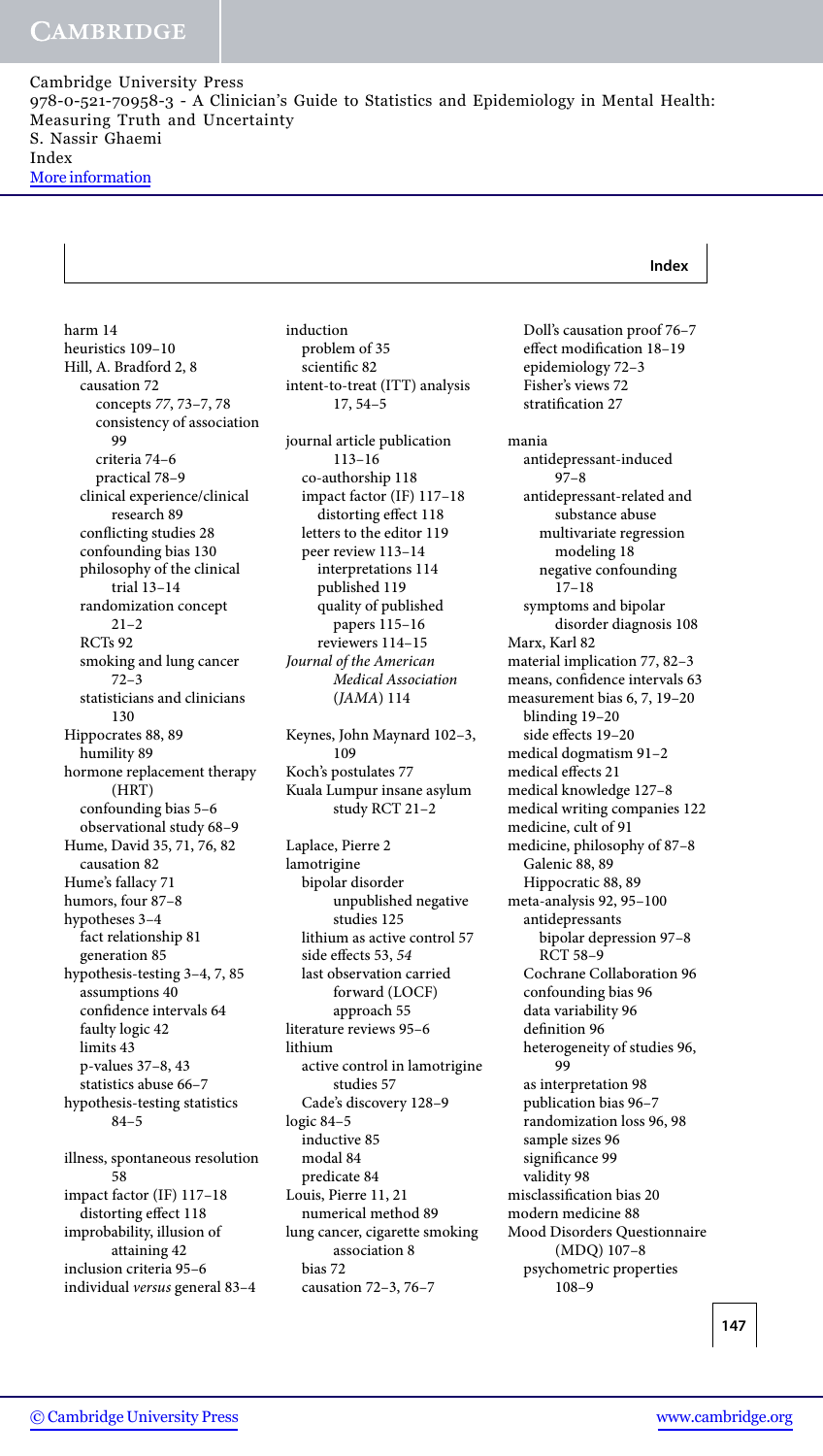#### **Index**

mood events, treatment-emergent 53, *54* multivariate regression 30–1, 131–2 equation 32 modeling of substance abuse and antidepressantassociated mania 18 number of variables 32 randomized clinical trials 51 subgroup effects 51 substance abuse and antidepressantassociated mania 18 National Commission for the Protection of Human Subjects (Belmont Report) 128, 129 National Institute of Mental Health (NIMH), funding 129 Neyman, Jerzy 37–8, 63 Neyman-Pearson approach 43 p-value 37–8 non-evidence-based medicine, history 87–8 non-inferiority designs 39 non-systematic reviews 95–6 nortriptyline, post-stroke 16–17 null hypothesis 36, 37, 38–9 assumptions 40 Bayesian approach 110–11 bias 39 conservatism assumption 39–40 hypothesis-testing statistics 85 non-inferiority designs 39 prior probability 111 refuting 82 rejection probability 52 significance testing 42 statistical significance 40–1 number needed to harm (NNH) 62, 63 Osler's art of balancing probabilities 66 suicide controversy and serotonin reuptake inhibitors 65

number needed to treat (NNT) 62–3 Osler's art of balancing probabilities 66 numerical method 89 Nurses Health Study 11, 67 observation chance 36 clinical 89 evidence-based medicine 89, 93 research 93 confounding bias 6, 13–14 fallibility 3 regression concept 29 observational data 91 observational studies *10*, 11 benefits 69 Cochrane Collaboration dismissal 92 conflicting studies 28 hormone replacement therapy (HRT) 68–9 randomized clinical trial comparison 69 retrospective 68 side effects 53–4 variables 15–16 observations, clinical 88–9 odds ratio 29–30 effect size 62 relative risk 61 olanzapine clinical trial outcome 49–50 *versus* placebo 57 opinion, evidence-based medicine 9–10 Osler's art of balancing probabilities 65, 66, 84 outcome blinding 19 clinical trials 49–50 efficacy 49 measures 49 primary 45, 46–7, 49–50 secondary 47, 49–50 effect modification 19 false positives *48*, *54* multivariate regression 30–1 objective 19 *versus* predictor *31*, *32*

probability 29 false positives *48*, *54* regression 31–2 multivariate 30–1 subjective 19 treatment response 134–5 parachute use for gravitational challenge 92–3 Pearson, Egon 37–8 Pearson, Karl 2 view of Bayes' theorem 102 peer review 113–14 anonymity 113–14 bias 114 interpretations 114 process 113 published 119 quality of published papers  $115 - 16$ reviewers 114–15 Peirce, Charles Sanders 22, 81, 82 Bayesian probability 102–3 penicillin, RCT for tuberculosis 92 Peto, Richard 55 pharmaceutical industry co-authorship 122 disease-mongering 125 doctor relationship 126 evidence-based medicine 90 funding 126 ghost authorship 122 proof 123–4 influence on medical research 121 negative studies 97 unpublished 124–5 publication 122 methods 122–3 RCT data analysis 122–3 statisticians 122–3 Pickering, Sir George 88 placebo effect 58 placebo use 56, 57 clinical trials 58–9 olanzapine study 57 pooled analysis literature reviews 95–6 Popper, Karl 81–2 population characteristics 6 positivism 1, 91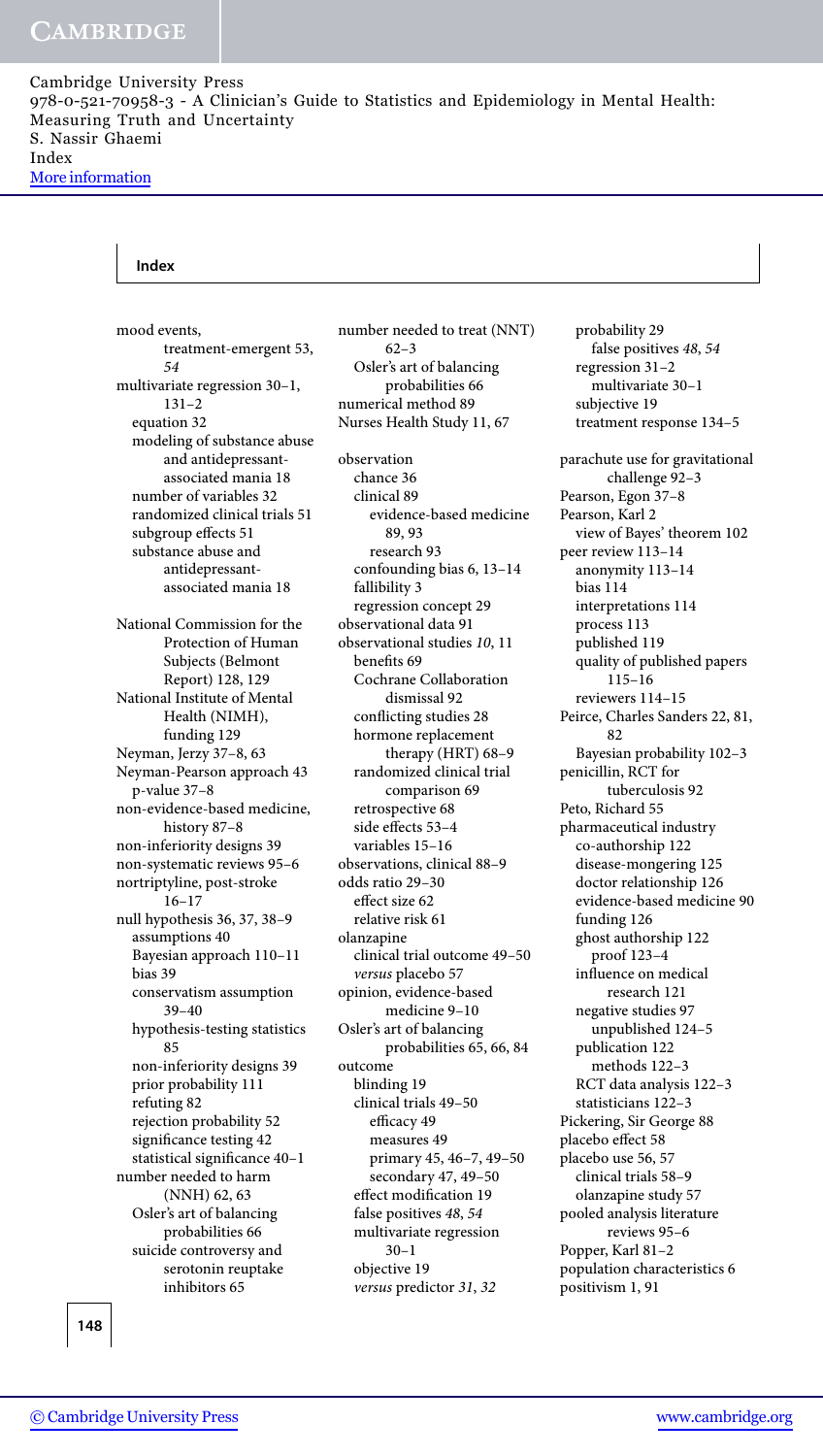#### **Index**

power analysis clinical trials 51–3 data variability 51 sample size 51 subjectivity 52–3 power of a significance test 37 precision 61 predictive values, positive/ negative *107*, 107 predictors 29 antidepressant use 134–5 multivariate regression 30–1 outcome *versus 31*, *32* regression 31–2 number 32 prestige 126 probability art of balancing 65, 66, 84 Bayesian statistics 101 concepts 109–10 conditional 101–2 diagnosis *104* hypothesis-testing 42 Keynesian 109 outcome 29 personal 102–3 posterior 102 predictors 29 prior 102–3, 108–9 null hypothesis 111 subjective judgment 101 theory 2 *see also* p-value problem of induction 35 prophylaxis study design 57 psychiatric nosology 90 psychiatric practice, Bayesian statistics 103–6 publication ghost authorship 122 proof 123–4 journal articles 113–16 pharmaceutical industry 122 methods 122–3 subgroup analyses 51 *see also* journal article publication publication bias 96–7 p-value 7, 35–7 arbitrariness 36 assumptions 40 bias 42 chance 36, 41

clinical trials 46 inflation 48–9 confidence interval relationships 64 confounding by indication 16 confounding factor assessment 28 cutoff point 35–6 definition 36–7 hypothesis-testing 37–8, 43 inflation 48–9 number of variables 32 RCTs 41 refutationism 82 relevance 37 scope 41 statistical significance 40–1 *see also* null hypothesis Quetelet, Lambert Adolphe 2, 23, 83 randomization 7, 11, 21 central limit theorem 23–4 concept development 21–2 confounding bias 89 prevention 13 confounding factors 22–3 distribution of variables 15–16 loss in meta-analysis 96, 98 process 22–3 regression modeling 26 sample size 23 success measurement 23 in RCTs 26, 33 Table One 25, 26 ten percent solution 25–6 randomized clinical trials (RCTs) 3–4 antidepressants in bipolar disorder 84 meta-analysis 58–9 and post-stroke mortality 16–17 unipolar depression *124* causation 76, 83 co-authorship 118 confounding bias 16 identified after completion 26

data analysis 122–3 divalproex in bipolar depression 25 double-blind *10*, 11, 12 fetishization 91, 92 hormone replacement therapy 5–6, 68–9 Kuala Lumpur insane asylum study 21–2 meta-analysis of antidepressants 58–9 multivariate regression 51 observational study comparison 69 open *10*, 11, 12 penicillin for tuberculosis 92 pharmaceutical industry data analysis 122–3 positive confounding 16–17 psychiatry 89 p-values 41 randomization success 26, 33 regression 33 small 24–6 SRIs in bipolar disorder 24–5 statistical significance application 72 variable conditions 92 randomized studies 15–16 rapid-cycling in bipolar disorder antidepressant stratification 27 confounding factors 15 lamotrigine studies 125 recall bias diagnosis 68 retrospective observational studies 68 refutation 3–4 refutationism 81, 82 regression 27–8 concept 29 confounding variables 28–9, 133 effect modification 32–3 equations 29–30 number of variables 32 predictor number 32 RCTs 33 visualizing 31–2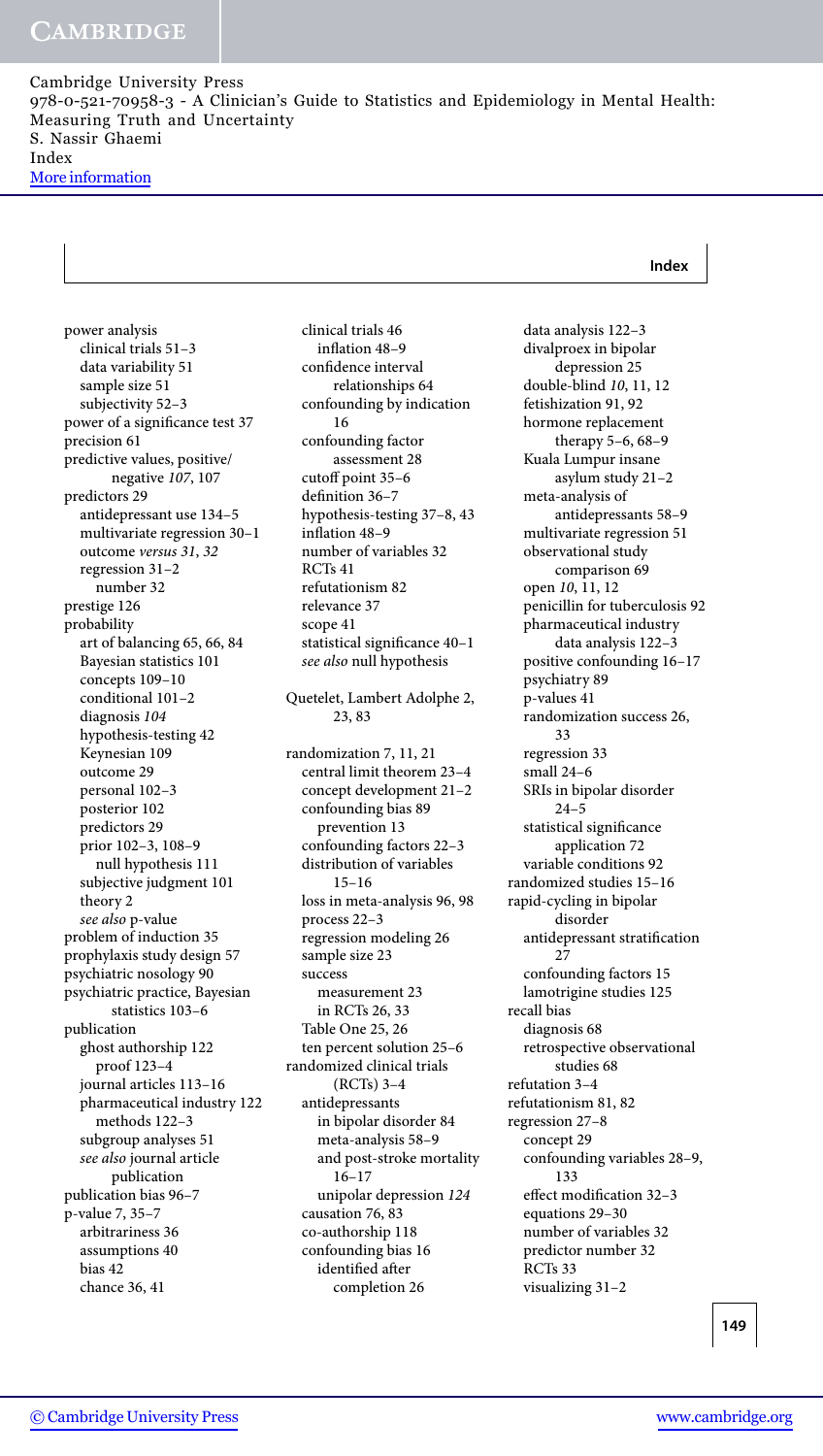#### **Index**

regression analysis cohort studies 67 retrospective 67 *see also* multivariate regression regression models/modeling 3, 7, 27–8 adjustment 28–9 assumptions 131–2 backward deletion 136 computerized methods 136–7 confounding bias 28 removal 13 confounding variables 28–9, 133 selection 133–6 Cox 131–2 forward selection 136 handmade selection of variables 134–5 kitchen sink method for variables 135–6 linear 131 logistic 131 randomization 26 residual confounding 133 substance abuse and antidepressantassociated mania 18 relative risk 22, 61 TADS study 65–6 replication of studies 8, 79–80 causation 74 convergence of research 93 research Bayesian statistics application 109 bias 126 clinical observation 93 co-authorship 118 impact factor 117–18 distorting effect 118 impact on practice 117–19 negative studies 96–7 pharmaceutical industry influence 121 prestige 126 replicated 93 trivial 129–30 *see also* clinical research restriction 27

results, crude 28–9 reviews non-systematic 95–6 systematic 95–6, 100 rice, white/brown 22 Rickert, Heinrich 83 risk ratio 29–30 effect size 62 risperidone with antidepressants in unipolar depression 47 Russell, Bertrand 77, 82–3 Salsburg, David 35–6, 37 sample size power analysis 51 randomization 23 Savage L. J. 102–3 science 1 Bayesian statistics application 109 co-authorship 118 complexity 1 Fisher's views 115–16 hypotheses 3–4, 93 impact on practice 117–19 knowledge 3 misunderstanding 91 nature of 98–9 philosophy of 82 replicated research 93 revolution 2–3 theory–fact interrelationships 85 *see also* research selection bias 6–7 antidepressant discontinuation in bipolar depression 14–16 sensitivity analyses, stratification 27 serotonin reuptake inhibitors (SRIs) in bipolar disorder 24–5 serotonin reuptake inhibitors (SRIs), suicide controversy 64–5 side effects 53–4 lamotrigine 53, *54* measurement bias 19–20 significance hypothesis-testing 54

standard deviation 51–2, 53 statistical analysis 3–4 statistical power clinical trials 46 effect size 51–2 mathematical notation 52 statistical significance 40–1 application 72 statistical trends 40–1 statistics benefits 3 concepts 2 history 1–2 stepwise conditional regression 136 stratification 27 confounding bias 27 sensitivity analyses 27 stroke, antidepressants and post-stroke mortality 16–17 study design, confounding bias prevention 13 subgroup analyses false positive risks 50 legitimizing 50–1 a priori 50–1 rate in publications 51 subgroup effects 47–8 multivariate regression 51 subjectivity, Bayes' theorem 102 substance abuse and antidepressantassociated mania negative confounding 17–18 regression models/modeling 18 suicide risk with antidepressants, American College of Neuropsychopharmacology *64*, 64 controversy and serotonin reuptake inhibitors 64–5 TADS study 65–6 lessons learned 66–7 survival analysis 132 dropouts 132–3 sample size 132 Swan-Ganz catheter 91

**150**